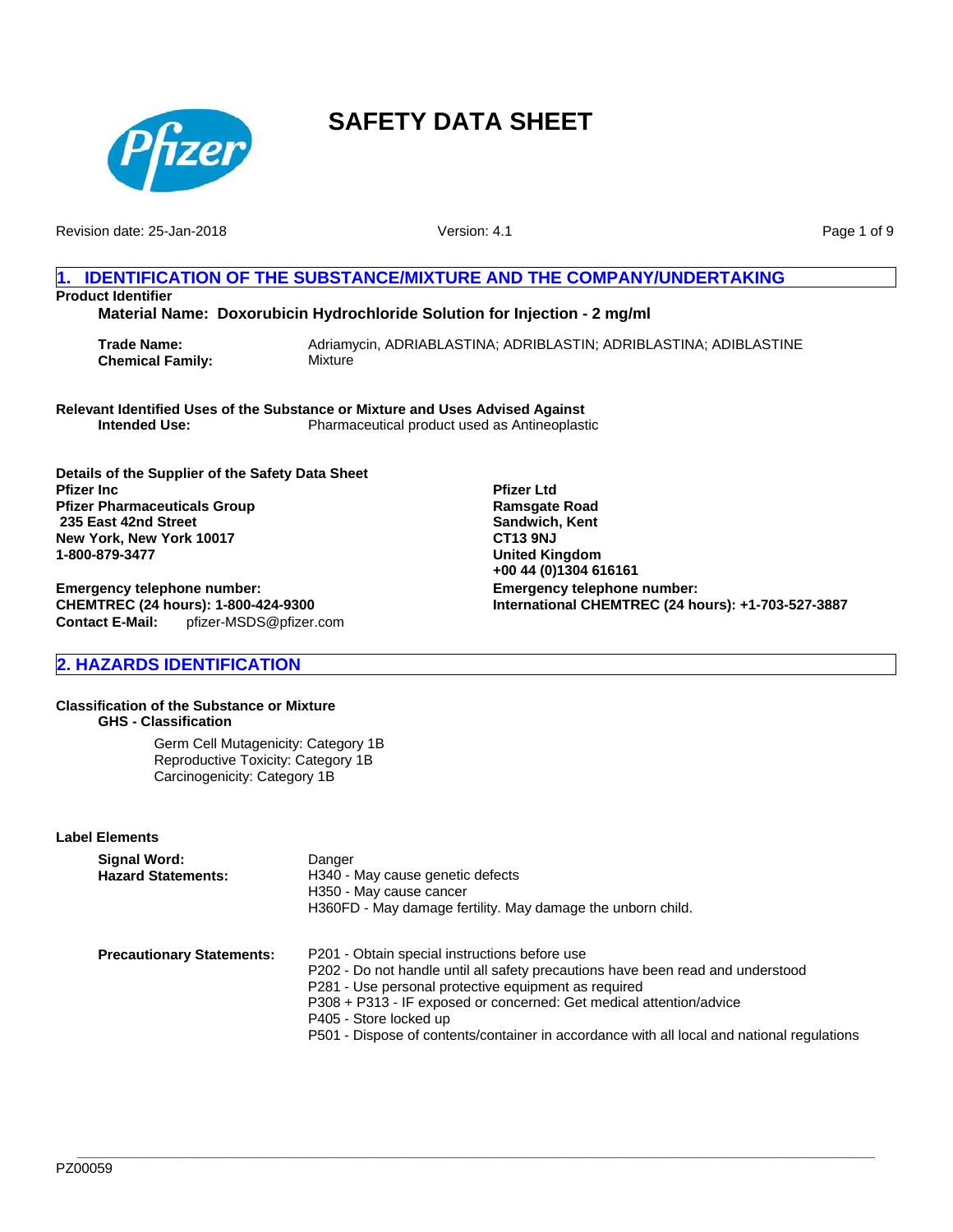**\_\_\_\_\_\_\_\_\_\_\_\_\_\_\_\_\_\_\_\_\_\_\_\_\_\_\_\_\_\_\_\_\_\_\_\_\_\_\_\_\_\_\_\_\_\_\_\_\_\_\_\_\_\_\_\_\_\_\_\_\_\_\_\_\_\_\_\_\_\_\_\_\_\_\_\_\_\_\_\_\_\_\_\_\_\_\_\_\_\_\_\_\_\_\_\_\_\_\_\_\_\_\_**

**Revision date: 25-Jan-2018 Material Name: Doxorubicin Hydrochloride Solution for Injection - 2 mg/ml**

**Page 2 of 9**

**Version: 4.1**



**Other Hazards** An Occupational Exposure Value has been established for one or more of the ingredients (see Section 8).

**Note:** This document has been prepared in accordance with standards for workplace safety, which requires the inclusion of all known hazards of the product or its ingredients regardless of the potential risk. The precautionary statements and warning included may not apply in all cases. Your needs may vary depending upon the potential for exposure in your workplace.

# **3. COMPOSITION / INFORMATION ON INGREDIENTS**

| <b>Hazardous</b>          |                   |                                    |                                                         |       |
|---------------------------|-------------------|------------------------------------|---------------------------------------------------------|-------|
| Ingredient                | <b>CAS Number</b> | EU<br><b>EINECS/ELINCS</b><br>List | <b>GHS Classification</b>                               | %     |
| Doxorubicin Hydrochloride | 25316-40-9        | 246-818-3                          | Muta.1B (H340)<br>Carc.1B (H350)<br>Repr.1B (H360FD)    | 0.2   |
| Hydrochloric Acid         | 7647-01-0         | 231-595-7                          | Press, Gas<br>Skin Corr.1A (H314)<br>Acute Tox.3 (H331) | $***$ |

| Ingredient          | <b>CAS Number</b> | EU<br><b>EINECS/ELINCS</b> | <b>GHS Classification</b> | % |
|---------------------|-------------------|----------------------------|---------------------------|---|
|                     |                   | List                       |                           |   |
| Water for injection | 7732-18-5         | 231-791-2                  | Not Listed                |   |
| Sodium chloride     | 7647-14-5         | 231-598-3                  | Not Listed                |   |

#### **Additional Information:** \* Proprietary

\*\* to adjust pH

Ingredient(s) indicated as hazardous have been assessed under standards for workplace safety. In accordance with 29 CFR 1910.1200, the exact percentage composition of this mixture has been withheld as a trade secret.

#### **For the full text of the CLP/GHS abbreviations mentioned in this Section, see Section 16**

# **4. FIRST AID MEASURES**

| <b>Description of First Aid Measures</b> | Flush with water while holding eyelids open for at least 15 minutes. Seek medical attention                |
|------------------------------------------|------------------------------------------------------------------------------------------------------------|
| <b>Eye Contact:</b>                      | immediately.                                                                                               |
| <b>Skin Contact:</b>                     | Remove contaminated clothing. Flush area with large amounts of water. Use soap. Seek<br>medical attention. |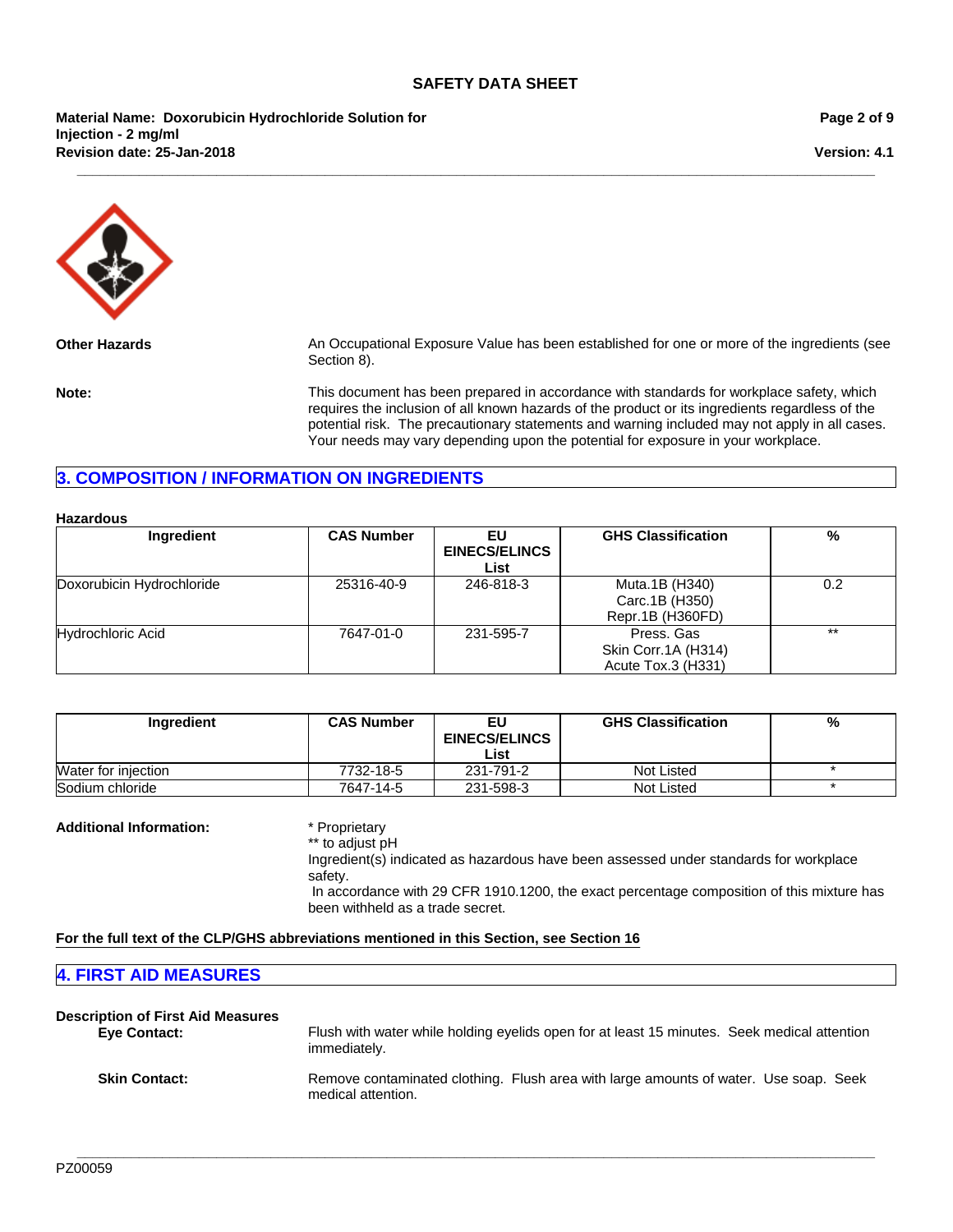**Version: 4.1**

**Page 3 of 9**

**\_\_\_\_\_\_\_\_\_\_\_\_\_\_\_\_\_\_\_\_\_\_\_\_\_\_\_\_\_\_\_\_\_\_\_\_\_\_\_\_\_\_\_\_\_\_\_\_\_\_\_\_\_\_\_\_\_\_\_\_\_\_\_\_\_\_\_\_\_\_\_\_\_\_\_\_\_\_\_\_\_\_\_\_\_\_\_\_\_\_\_\_\_\_\_\_\_\_\_\_\_\_\_**

**Revision date: 25-Jan-2018 Material Name: Doxorubicin Hydrochloride Solution for Injection - 2 mg/ml**

| Ingestion:                                                                                                                                                                       | Never give anything by mouth to an unconscious person. Wash out mouth with water. Do not<br>induce vomiting unless directed by medical personnel. Seek medical attention immediately.                                                                    |
|----------------------------------------------------------------------------------------------------------------------------------------------------------------------------------|----------------------------------------------------------------------------------------------------------------------------------------------------------------------------------------------------------------------------------------------------------|
| Inhalation:                                                                                                                                                                      | Remove to fresh air and keep patient at rest. Seek medical attention immediately.                                                                                                                                                                        |
| Most Important Symptoms and Effects, Both Acute and Delayed<br><b>Symptoms and Effects of</b><br><b>Exposure:</b><br><b>Medical Conditions</b><br><b>Aggravated by Exposure:</b> | For information on potential signs and symptoms of exposure, See Section 2 - Hazards<br>Identification and/or Section 11 - Toxicological Information.<br>None known                                                                                      |
| <b>Notes to Physician:</b>                                                                                                                                                       | Indication of the Immediate Medical Attention and Special Treatment Needed<br>None                                                                                                                                                                       |
| <b>5. FIRE FIGHTING MEASURES</b>                                                                                                                                                 |                                                                                                                                                                                                                                                          |
| <b>Extinguishing Media:</b>                                                                                                                                                      | Extinguish fires with CO2, extinguishing powder, foam, or water.                                                                                                                                                                                         |
| Special Hazards Arising from the Substance or Mixture<br><b>Hazardous Combustion</b><br><b>Products:</b>                                                                         | Formation of toxic gases is possible during heating or fire.                                                                                                                                                                                             |
| Fire / Explosion Hazards:                                                                                                                                                        | Fine particles (such as dust and mists) may fuel fires/explosions.                                                                                                                                                                                       |
| <b>Advice for Fire-Fighters</b>                                                                                                                                                  | During all firefighting activities, wear appropriate protective equipment, including self-contained breathing apparatus.                                                                                                                                 |
| <b>6. ACCIDENTAL RELEASE MEASURES</b>                                                                                                                                            |                                                                                                                                                                                                                                                          |
| Personal Precautions, Protective Equipment and Emergency Procedures<br><b>Environmental Precautions</b>                                                                          | Personnel involved in clean-up should wear appropriate personal protective equipment (see Section 8). Minimize exposure.<br>Place waste in an appropriately labeled, sealed container for disposal. Care should be taken to avoid environmental release. |
| Methods and Material for Containment and Cleaning Up<br><b>Measures for Cleaning /</b><br><b>Collecting:</b>                                                                     | Contain the source of spill if it is safe to do so. Collect spill with absorbent material. Clean spill<br>area thoroughly.                                                                                                                               |
| <b>Additional Consideration for</b><br><b>Large Spills:</b>                                                                                                                      | Non-essential personnel should be evacuated from affected area. Report emergency<br>situations immediately. Cleanup operations should only be undertaken by trained personnel.                                                                           |
| <b>7. HANDLING AND STORAGE</b>                                                                                                                                                   |                                                                                                                                                                                                                                                          |
|                                                                                                                                                                                  |                                                                                                                                                                                                                                                          |

# **Precautions for Safe Handling**

Restrict access to work area. Avoid breathing vapor or mist. Avoid contact with eyes, skin and clothing. When handling, use appropriate personal protective equipment (see Section 8). It is recommended that all operations be fully enclosed and no air recirculated. Releases to the environment should be avoided. Review and implement appropriate technical and procedural waste water and waste disposal measures to prevent occupational exposure or environmental releases. Potential points of process emissions of this material to the atmosphere should be controlled with dust collectors, HEPA filtration systems or other equivalent controls.

**\_\_\_\_\_\_\_\_\_\_\_\_\_\_\_\_\_\_\_\_\_\_\_\_\_\_\_\_\_\_\_\_\_\_\_\_\_\_\_\_\_\_\_\_\_\_\_\_\_\_\_\_\_\_\_\_\_\_\_\_\_\_\_\_\_\_\_\_\_\_\_\_\_\_\_\_\_\_\_\_\_\_\_\_\_\_\_\_\_\_\_\_\_\_\_\_\_\_\_\_\_\_\_**

#### **Conditions for Safe Storage, Including any Incompatibilities**

**Storage Conditions:** Store as directed by product packaging. **Storage Temperature:** 2-8°C (36-46°F) **Specific end use(s):** Pharmaceutical drug product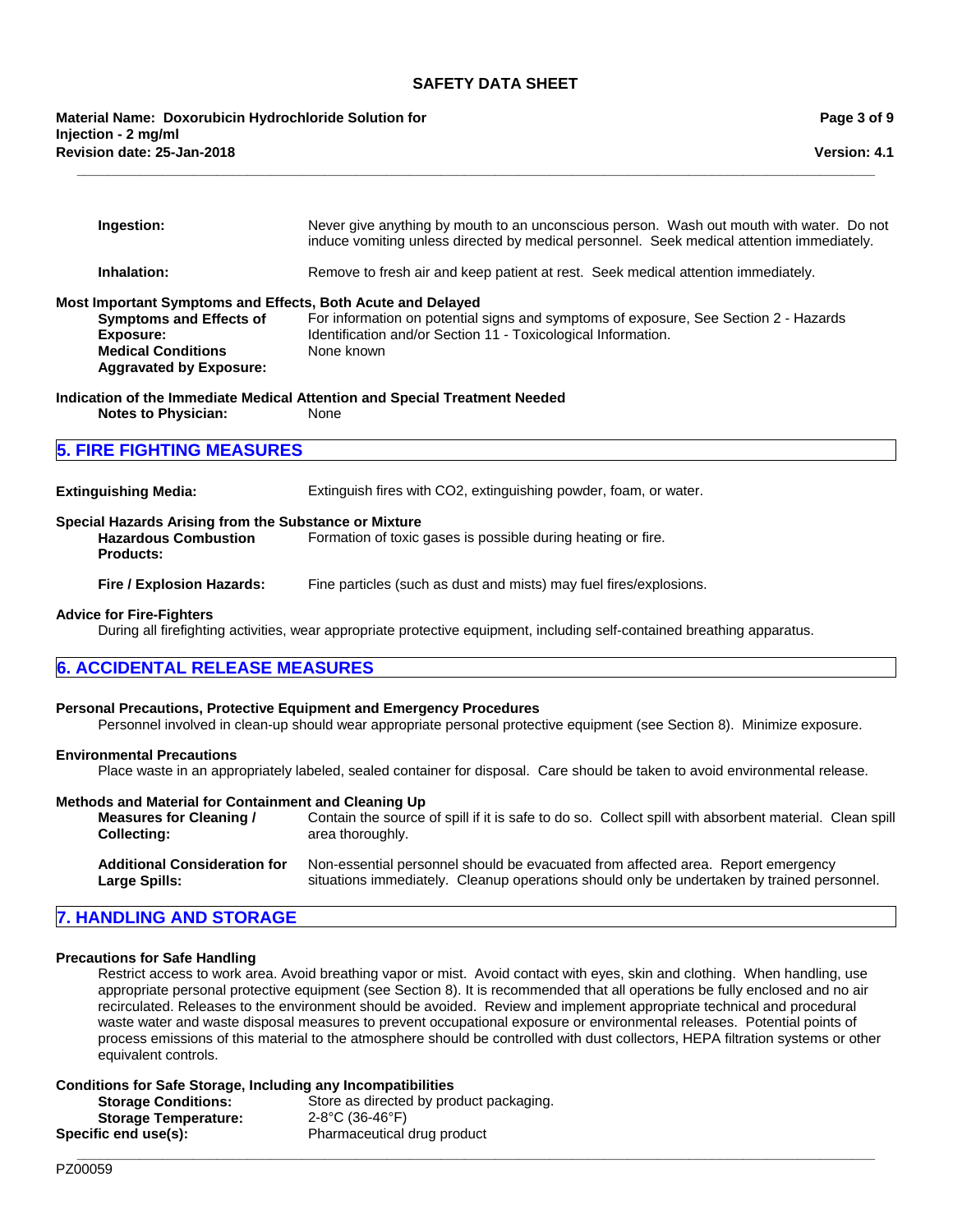**\_\_\_\_\_\_\_\_\_\_\_\_\_\_\_\_\_\_\_\_\_\_\_\_\_\_\_\_\_\_\_\_\_\_\_\_\_\_\_\_\_\_\_\_\_\_\_\_\_\_\_\_\_\_\_\_\_\_\_\_\_\_\_\_\_\_\_\_\_\_\_\_\_\_\_\_\_\_\_\_\_\_\_\_\_\_\_\_\_\_\_\_\_\_\_\_\_\_\_\_\_\_\_**

**Revision date: 25-Jan-2018 Material Name: Doxorubicin Hydrochloride Solution for Injection - 2 mg/ml**

# **8. EXPOSURE CONTROLS / PERSONAL PROTECTION**

#### **Control Parameters**

**Refer to available public information for specific member state Occupational Exposure Limits.**

| Doxorubicin Hydrochloride<br><b>Pfizer OEL TWA-8 Hr:</b>                                   | $0.5 \,\mu$ g/m <sup>3</sup>                            |
|--------------------------------------------------------------------------------------------|---------------------------------------------------------|
| Sodium chloride<br>Latvia OEL - TWA<br>Lithuania OEL - TWA                                 | 5 mg/m $3$<br>5 mg/ $m3$                                |
| <b>Hydrochloric Acid</b><br><b>ACGIH Ceiling Threshold Limit:</b><br><b>Australia PEAK</b> | 2 ppm<br>5 ppm<br>7.5 mg/m <sup>3</sup>                 |
| <b>Austria OEL - MAKs</b>                                                                  | 5 ppm<br>8 mg/m $3$                                     |
| <b>Belgium OEL - TWA</b>                                                                   | 5 ppm<br>8 mg/ $m3$                                     |
| <b>Bulgaria OEL - TWA</b>                                                                  | 5 ppm<br>$8.0 \text{ mg/m}^3$                           |
| <b>Cyprus OEL - TWA</b>                                                                    | 5 ppm<br>8 mg/m $3$                                     |
| <b>Czech Republic OEL - TWA</b><br>Estonia OEL - TWA                                       | 8 mg/m $3$<br>5 ppm<br>8 mg/m $3$                       |
| Germany - TRGS 900 - TWAs                                                                  | 2 ppm<br>$3 \text{ mg/m}^3$                             |
| Germany (DFG) - MAK                                                                        | 2 ppm<br>$3.0 \text{ mg/m}^3$                           |
| Greece OEL - TWA                                                                           | 5 ppm<br>7 mg/m $3$                                     |
| Hungary OEL - TWA<br><b>Ireland OEL - TWAs</b>                                             | 8 mg/m $3$<br>5 ppm<br>$8 \text{ mg/m}^3$               |
| Italy OEL - TWA                                                                            | 5 ppm<br>$8 \text{ mg/m}^3$                             |
| Japan - OELs - Ceilings                                                                    | 2 ppm<br>$3.0 \text{ mg/m}^3$                           |
| Latvia OEL - TWA                                                                           | 5 ppm<br>$8 \text{ mg/m}^3$                             |
| Lithuania OEL - TWA                                                                        | 5 ppm<br>8 mg/m $3$                                     |
| Luxembourg OEL - TWA                                                                       | 5 ppm<br>8 mg/m $3$                                     |
| <b>Malta OEL - TWA</b>                                                                     | 5 ppm<br>$8 \text{ mg/m}^3$                             |
| <b>Netherlands OEL - TWA</b><br><b>Poland OEL - TWA</b><br>Portugal OEL - TWA              | $8 \text{ mg/m}^3$<br>5 mg/m $3$<br>5 ppm<br>8 mg/m $3$ |

**Version: 4.1**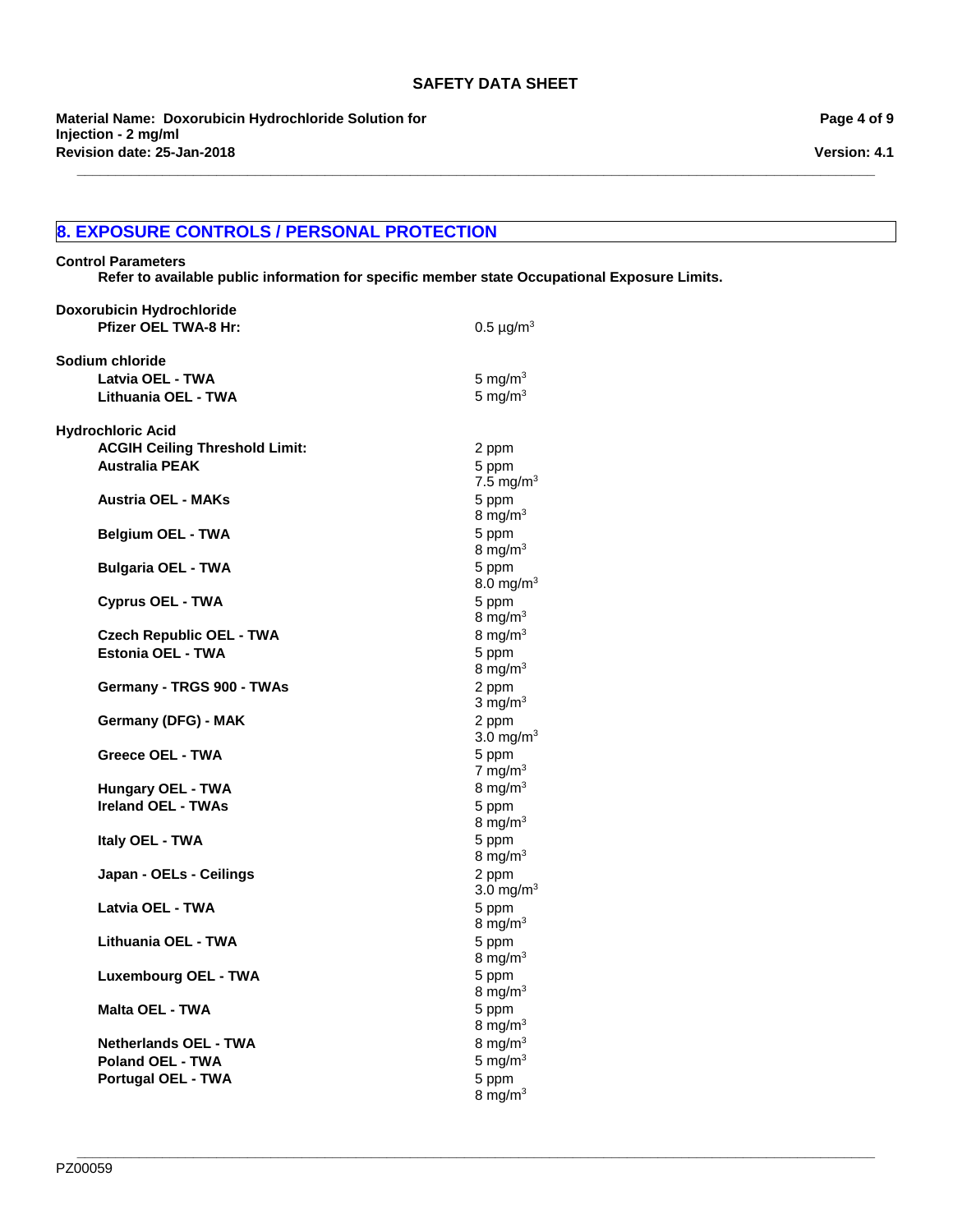**\_\_\_\_\_\_\_\_\_\_\_\_\_\_\_\_\_\_\_\_\_\_\_\_\_\_\_\_\_\_\_\_\_\_\_\_\_\_\_\_\_\_\_\_\_\_\_\_\_\_\_\_\_\_\_\_\_\_\_\_\_\_\_\_\_\_\_\_\_\_\_\_\_\_\_\_\_\_\_\_\_\_\_\_\_\_\_\_\_\_\_\_\_\_\_\_\_\_\_\_\_\_\_**

**Revision date: 25-Jan-2018 Material Name: Doxorubicin Hydrochloride Solution for Injection - 2 mg/ml**

**Page 5 of 9**

**Version: 4.1**

| <b>8. EXPOSURE CONTROLS / PERSONAL PROTECTION</b> |                                                                                                                       |  |
|---------------------------------------------------|-----------------------------------------------------------------------------------------------------------------------|--|
| Romania OEL - TWA                                 | 5 ppm                                                                                                                 |  |
|                                                   | 8 mg/m $3$                                                                                                            |  |
| Slovakia OEL - TWA                                | 5 ppm                                                                                                                 |  |
|                                                   | 8.0 mg/m <sup>3</sup>                                                                                                 |  |
| Slovenia OEL - TWA                                | 5 ppm                                                                                                                 |  |
|                                                   | 8 mg/m $3$                                                                                                            |  |
| Spain OEL - TWA                                   | 5 ppm                                                                                                                 |  |
|                                                   | 7.6 mg/m $3$                                                                                                          |  |
| <b>Switzerland OEL -TWAs</b>                      | 2 ppm                                                                                                                 |  |
|                                                   | 3.0 mg/ $m3$                                                                                                          |  |
| Vietnam OEL - TWAs                                | 5 mg/ $m3$                                                                                                            |  |
|                                                   |                                                                                                                       |  |
| Sodium chloride                                   |                                                                                                                       |  |
|                                                   | Pfizer Occupational Exposure OEB 1 (control exposure to the range of 1000ug/m <sup>3</sup> to 3000ug/m <sup>3</sup> ) |  |
| Band (OEB):                                       |                                                                                                                       |  |
|                                                   |                                                                                                                       |  |
| <b>Exposure Controls</b>                          |                                                                                                                       |  |
| <b>Engineering Controls:</b>                      | Engineering controls should be used as the primary means to control exposures. General                                |  |
|                                                   | room ventilation is adequate unless the process generates dust, mist or fumes. Keep airborne                          |  |
|                                                   | contamination levels below the exposure limits listed above in this section.                                          |  |
| <b>Personal Protective</b>                        | Refer to applicable national standards and regulations in the selection and use of personal                           |  |
| <b>Equipment:</b>                                 | protective equipment (PPE). Contact your safety and health professional or safety equipment                           |  |
|                                                   | supplier for assistance in selecting the correct protective clothing/equipment based on an                            |  |
|                                                   | assessment of the workplace conditions, other chemicals used or present in the workplace and                          |  |
|                                                   | specific operational processes.                                                                                       |  |
|                                                   |                                                                                                                       |  |
| Hands:                                            | Impervious disposable gloves (e.g. Nitrile, etc.) (double recommended) if skin contact with drug                      |  |
|                                                   | product is possible and for bulk processing operations. (Protective gloves must meet the                              |  |
|                                                   | standards in accordance with EN374, ASTM F1001 or international equivalent.)                                          |  |
| Eyes:                                             | Wear safety glasses or goggles if eye contact is possible. (Eye protection must meet the                              |  |
|                                                   | standards in accordance with EN166, ANSI Z87.1 or international equivalent.)                                          |  |
| Skin:                                             | Impervious disposable protective clothing is recommended if skin contact with drug product is                         |  |
|                                                   | possible and for bulk processing operations. (Protective clothing must meet the standards in                          |  |
|                                                   | accordance with EN13982, ANSI 103 or international equivalent.)                                                       |  |
| <b>Respiratory protection:</b>                    | Under normal conditions of use, if the applicable Occupational Exposure Limit (OEL) is                                |  |
|                                                   | exceeded, wear an appropriate respirator with a protection factor sufficient to control exposures                     |  |
|                                                   | to below the OEL (e.g. particulate respirator with a full mask, P3 filter). (Respirators must meet                    |  |
|                                                   | the standards in accordance with EN136, EN143, ASTM F2704-10 or international equivalent.)                            |  |
|                                                   |                                                                                                                       |  |

# **9. PHYSICAL AND CHEMICAL PROPERTIES**

| <b>Physical State:</b>                                                                                                                                                                                                  | Solution                                                                                 | Color:                   | Red                |
|-------------------------------------------------------------------------------------------------------------------------------------------------------------------------------------------------------------------------|------------------------------------------------------------------------------------------|--------------------------|--------------------|
| Odor:                                                                                                                                                                                                                   | No data available.                                                                       | <b>Odor Threshold:</b>   | No data available. |
| <b>Molecular Formula:</b>                                                                                                                                                                                               | Mixture                                                                                  | <b>Molecular Weight:</b> | Mixture            |
| <b>Solvent Solubility:</b><br><b>Water Solubility:</b><br>pH:<br>Melting/Freezing Point (°C):<br><b>Boiling Point (°C):</b><br>Partition Coefficient: (Method, pH, Endpoint, Value)<br><b>Doxorubicin Hydrochloride</b> | No data available<br>No data available<br>3.0<br>No data available<br>No data available. |                          |                    |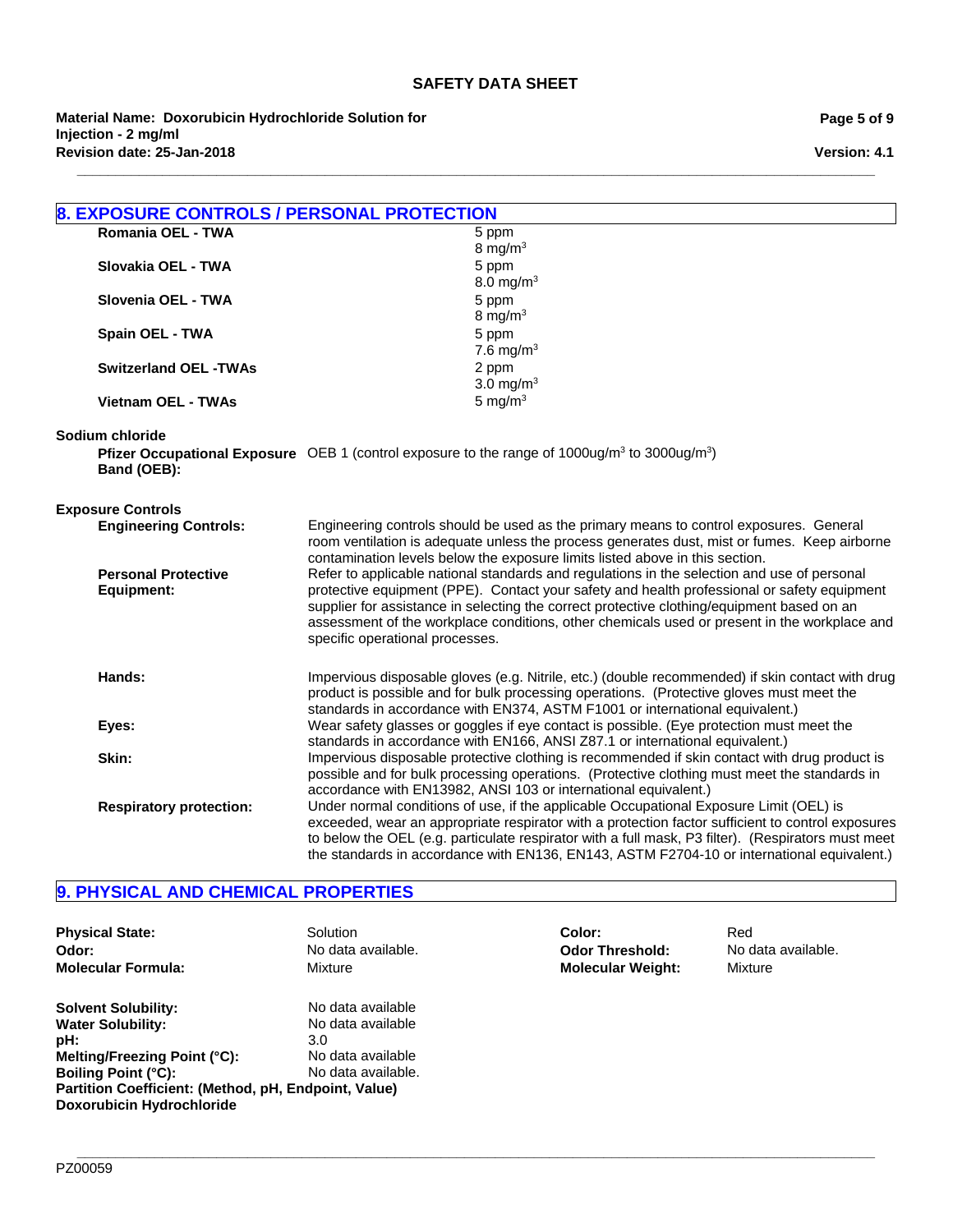**\_\_\_\_\_\_\_\_\_\_\_\_\_\_\_\_\_\_\_\_\_\_\_\_\_\_\_\_\_\_\_\_\_\_\_\_\_\_\_\_\_\_\_\_\_\_\_\_\_\_\_\_\_\_\_\_\_\_\_\_\_\_\_\_\_\_\_\_\_\_\_\_\_\_\_\_\_\_\_\_\_\_\_\_\_\_\_\_\_\_\_\_\_\_\_\_\_\_\_\_\_\_\_**

**Revision date: 25-Jan-2018 Material Name: Doxorubicin Hydrochloride Solution for Injection - 2 mg/ml**

**Page 6 of 9**

**Version: 4.1**

# **9. PHYSICAL AND CHEMICAL PROPERTIES**

**Decomposition Temperature (°C):** No data available. **Hydrochloric Acid** No data available **Water for injection** No data available **Sodium chloride** No data available No data available

| <b>Evaporation Rate (Gram/s):</b> | No data available |
|-----------------------------------|-------------------|
| Vapor Pressure (kPa):             | No data available |
| Vapor Density (q/ml):             | No data available |
| <b>Relative Density:</b>          | No data available |
| <b>Viscosity:</b>                 | No data available |

**Flammablity:**

**Autoignition Temperature (Solid) (°C):** No data available<br> **Flammability (Solids):** No data available **Flammability (Solids):** No data available<br> **Flash Point (Liquid) (°C):** No data available **Flash Point (Liquid) (°C):**<br> **Upper Explosive Limits (Liquid) (% by Vol.):** No data available **Upper Explosive Limits (Liquid) (% by Vol.):** No data available<br>
Lower Explosive Limits (Liquid) (% by Vol.): No data available Lower Explosive Limits (Liquid) (% by Vol.):

# **10. STABILITY AND REACTIVITY**

| <b>Reactivity:</b><br><b>Chemical Stability:</b> | No data available<br>Stable under normal conditions of use.        |
|--------------------------------------------------|--------------------------------------------------------------------|
| <b>Possibility of Hazardous Reactions</b>        |                                                                    |
| <b>Oxidizing Properties:</b>                     | No data available                                                  |
| <b>Conditions to Avoid:</b>                      | Fine particles (such as dust and mists) may fuel fires/explosions. |
| Incompatible Materials:                          | As a precautionary measure, keep away from strong oxidizers        |
| <b>Hazardous Decomposition</b>                   | No data available                                                  |
| <b>Products:</b>                                 |                                                                    |

# **11. TOXICOLOGICAL INFORMATION**

| <b>Information on Toxicological Effects</b> |                                                                                                                                                                                                                                                                                                                                                             |
|---------------------------------------------|-------------------------------------------------------------------------------------------------------------------------------------------------------------------------------------------------------------------------------------------------------------------------------------------------------------------------------------------------------------|
| <b>General Information:</b>                 | The information included in this section describes the potential hazards of the individual<br>ingredients.                                                                                                                                                                                                                                                  |
| <b>Short Term:</b>                          | May cause eye and skin irritation (based on components).                                                                                                                                                                                                                                                                                                    |
| Long Term:                                  | Repeat-dose studies in animals have shown a potential to cause adverse effects on testes,<br>the developing fetus.                                                                                                                                                                                                                                          |
| <b>Known Clinical Effects:</b>              | Bone marrow suppression is the most serious adverse effect seen during clinical use. Drugs of<br>this class have been associated with rare, but potentially serious cardiac events. These events<br>have not been observed from occupational exposures, however, those with preexisting<br>cardiovascular illnesses may be at increased risk from exposure. |

**\_\_\_\_\_\_\_\_\_\_\_\_\_\_\_\_\_\_\_\_\_\_\_\_\_\_\_\_\_\_\_\_\_\_\_\_\_\_\_\_\_\_\_\_\_\_\_\_\_\_\_\_\_\_\_\_\_\_\_\_\_\_\_\_\_\_\_\_\_\_\_\_\_\_\_\_\_\_\_\_\_\_\_\_\_\_\_\_\_\_\_\_\_\_\_\_\_\_\_\_\_\_\_**

#### **Acute Toxicity: (Species, Route, End Point, Dose)**

#### **Doxorubicin Hydrochloride**

MouseOralLD 50698mg/kg MousePara-periostealLD 501.2 mg/kg RatIntravenousLD 5012.5 mg/kg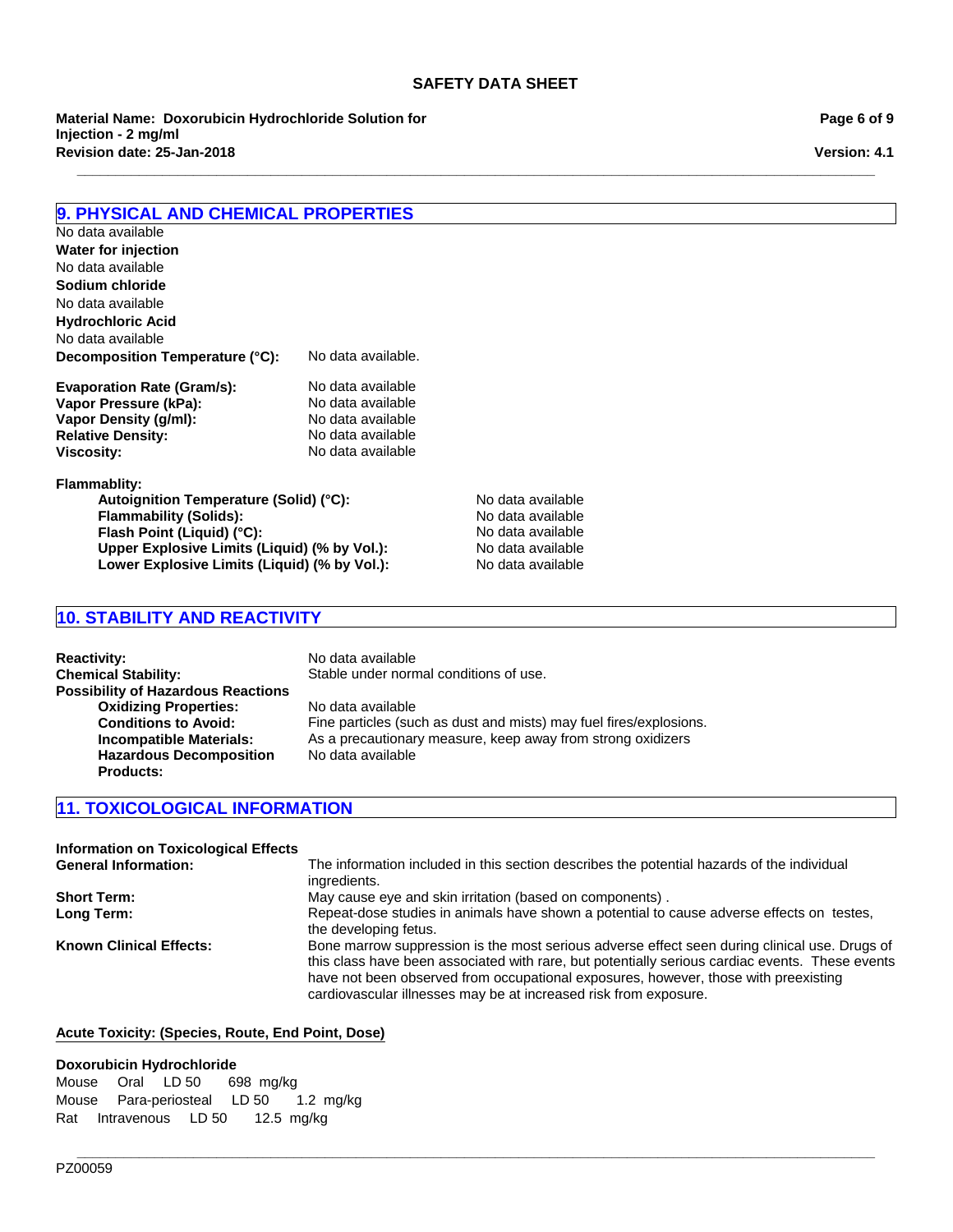**\_\_\_\_\_\_\_\_\_\_\_\_\_\_\_\_\_\_\_\_\_\_\_\_\_\_\_\_\_\_\_\_\_\_\_\_\_\_\_\_\_\_\_\_\_\_\_\_\_\_\_\_\_\_\_\_\_\_\_\_\_\_\_\_\_\_\_\_\_\_\_\_\_\_\_\_\_\_\_\_\_\_\_\_\_\_\_\_\_\_\_\_\_\_\_\_\_\_\_\_\_\_\_**

**Material Name: Doxorubicin Hydrochloride Solution for Injection - 2 mg/ml Revision date: 25-Jan-2018**

**Page 7 of 9**

**Version: 4.1**

# **11. TOXICOLOGICAL INFORMATION**

RatIntraperitonealLD 5016 mg/kg

#### **Sodium chloride**

MouseOralLD50 4000 mg/kg Rat Oral LD50 3000mg/kg

#### **Irritation / Sensitization: (Study Type, Species, Severity)**

#### **Sodium chloride**

Eye IrritationRabbitModerate Skin IrritationRabbitMild

#### **Hydrochloric Acid**

Skin IrritationSevere Eye IrritationSevere

#### **Reproduction & Developmental Toxicity: (Study Type, Species, Route, Dose, End Point, Effect(s))**

#### **Doxorubicin Hydrochloride**

Reproductive & Fertility-FemalesRatIntraperitoneal0.05mg/kg/dayLOAELFertility Reproductive & Fertility-MalesRatIntraperitoneal0.1mg/kg/dayLOAELFertility Embryo / Fetal DevelopmentRatIntraperitoneal0.8mg/kg/dayLOAELTeratogenic, Embryotoxicity Embryo / Fetal DevelopmentRabbitIntraperitoneal0.4mg/kg/dayLOAELEmbryotoxicity

#### **Genetic Toxicity: (Study Type, Cell Type/Organism, Result)**

#### **Doxorubicin Hydrochloride**

*In Vitro* Chromosome AberrationChinese Hamster Ovary (CHO) cellsPositive *In Vitro* Sister Chromatid ExchangeHuman LymphocytesPositive Dominant Lethal AssayMousePositive Bacterial Mutagenicity (Ames)*Salmonella* , *E. coli* Positive *In Vivo* MicronucleusMousePositive

| <b>Carcinogen Status:</b>        | See below                                       |
|----------------------------------|-------------------------------------------------|
| <b>Doxorubicin Hydrochloride</b> |                                                 |
| <b>IARC:</b>                     | 2Α                                              |
| NTP:                             | Reasonably Anticipated To Be A Human Carcinogen |
| <b>Hydrochloric Acid</b>         |                                                 |
| IARC:                            | Group 3 (Not Classifiable)                      |

# **12. ECOLOGICAL INFORMATION**

| <b>Environmental Overview:</b> | Environmental properties have not been thoroughly investigated. Releases to the environment<br>should be avoided. |
|--------------------------------|-------------------------------------------------------------------------------------------------------------------|
| Toxicity:                      | No data available                                                                                                 |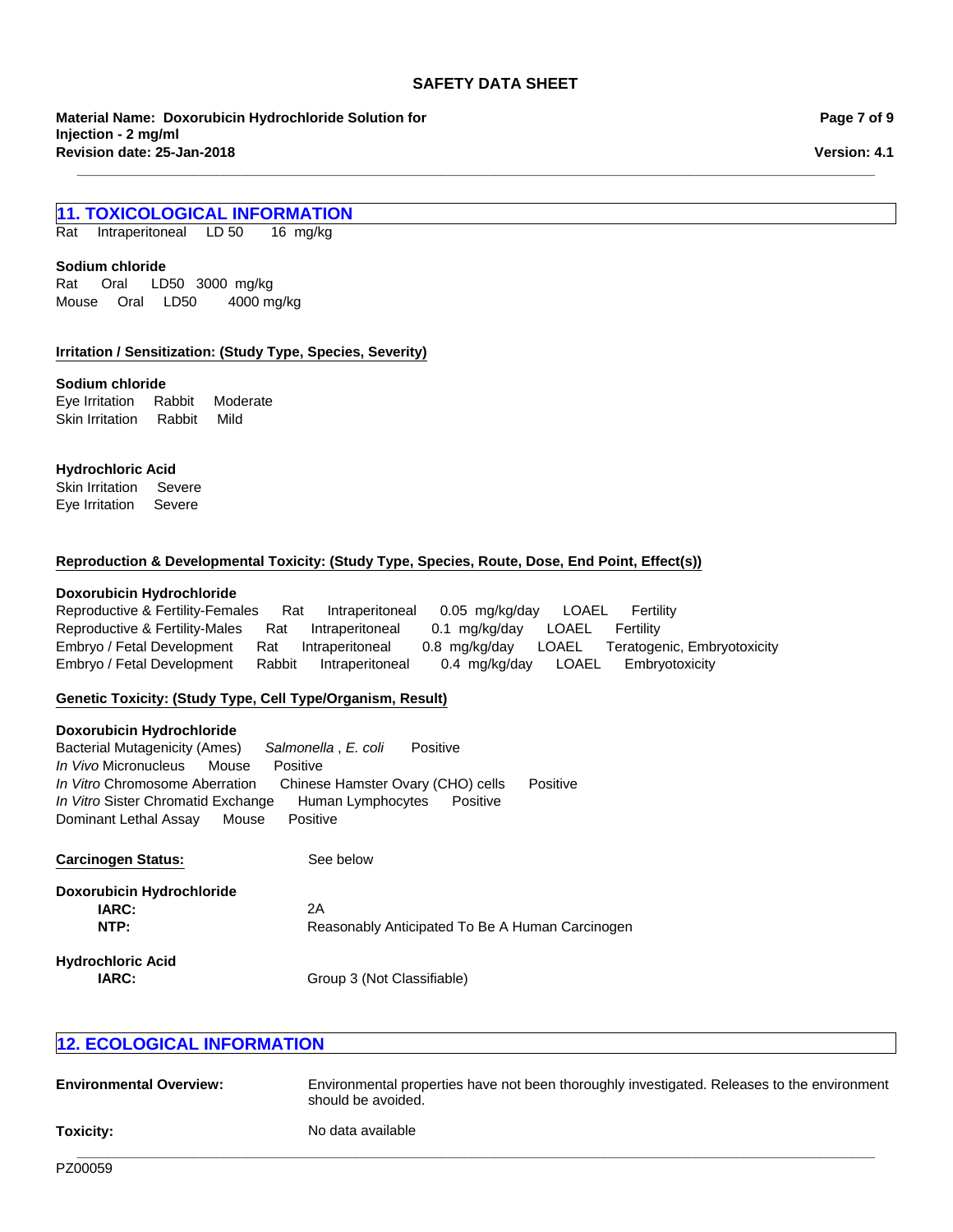**\_\_\_\_\_\_\_\_\_\_\_\_\_\_\_\_\_\_\_\_\_\_\_\_\_\_\_\_\_\_\_\_\_\_\_\_\_\_\_\_\_\_\_\_\_\_\_\_\_\_\_\_\_\_\_\_\_\_\_\_\_\_\_\_\_\_\_\_\_\_\_\_\_\_\_\_\_\_\_\_\_\_\_\_\_\_\_\_\_\_\_\_\_\_\_\_\_\_\_\_\_\_\_**

**Revision date: 25-Jan-2018 Material Name: Doxorubicin Hydrochloride Solution for Injection - 2 mg/ml**

**Page 8 of 9**

**Version: 4.1**

| <b>Persistence and Degradability:</b> | No data available |
|---------------------------------------|-------------------|
| <b>Bio-accumulative Potential:</b>    | No data available |
| <b>Mobility in Soil:</b>              | No data available |

# **13. DISPOSAL CONSIDERATIONS**

**Waste Treatment Methods:** Dispose of waste in accordance with all applicable laws and regulations. Member State specific and Community specific provisions must be considered. Considering the relevant known environmental and human health hazards of the material, review and implement appropriate technical and procedural waste water and waste disposal measures to prevent occupational exposure and environmental release. It is recommended that waste minimization be practiced. The best available technology should be utilized to prevent environmental releases. This may include destructive techniques for waste and wastewater.

# **14. TRANSPORT INFORMATION**

**The following refers to all modes of transportation unless specified below.**

Not regulated for transport under USDOT, EUADR, IATA, or IMDG regulations.

# **15. REGULATORY INFORMATION**

**Safety, Health and Environmental Regulations/Legislation Specific for the Substance or Mixture**

**Doxorubicin Hydrochloride CERCLA/SARA 313 Emission reporting California Proposition 65** carcinogen 7/1/1987

# **EU EINECS/ELINCS List** 246-818-3

#### **Water for injection**

CERCLA/SARA 313 Emission reporting Not Listed **California Proposition 65** Not Listed **Inventory - United States TSCA - Sect. 8(b)** Present **Australia (AICS):** Present **REACH - Annex IV - Exemptions from the obligations of Register:**

Not Listed developmental toxicity 1/29/1999 male reproductive toxicity 1/29/99

Present